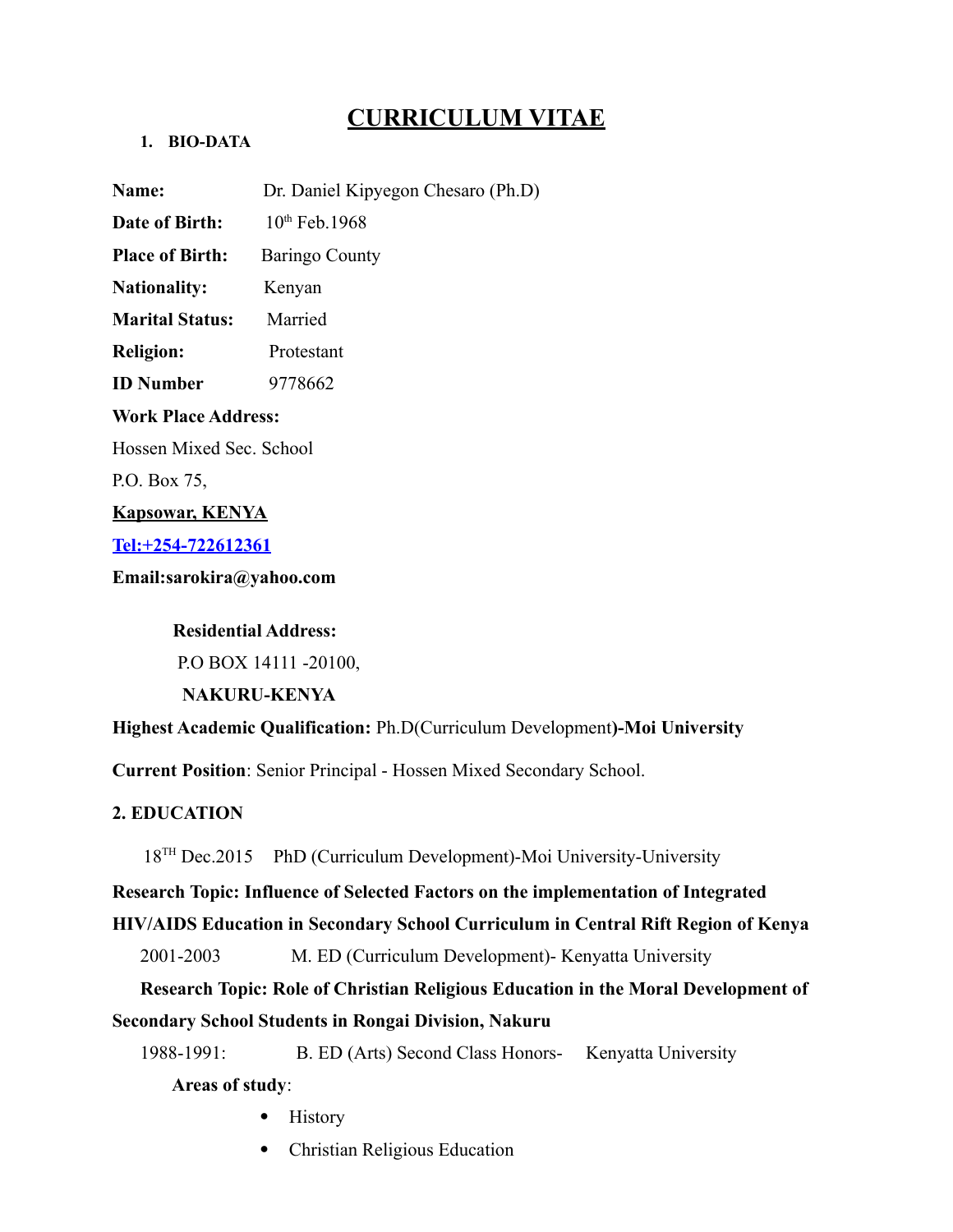## • Education

#### **Achievement: Second Class honors (Lower Division)**

### **SECONDARY SCHOOL EDUCATION**

1986-1987: K.A.C.E-Kabianga boys' high school.

#### **Areas of study:**

- History
- Geography
- Christian Religious Education

#### **Achievement: 3 principles, 2 Subsidiaries**

1982-1985: Bartolimo Sec. School, obtained K.C.E

#### **Achievement: Division 1, 18 points**

#### **PRIMARY SCHOOL EDUCATION**

1974-1981: C.P.E -Eldama Ravine Primary School

#### **Achievement:30 points**

#### **OTHER COURSES**

- July 2012 to July 2013-Successfully took a one year Diploma course in Education Management offered at Kenya Education Management Institute (KEMI)
- August  $6<sup>th</sup>$  -18<sup>th</sup> August 2007-Successfully took a Certificate course in Education Management offered at Kenya Education Staff Institute (KESI)

#### **3.EMPLOYMENT**

28th February 2020 to date Senior Principal Hossen Mixed Sec. School

| 9 <sup>th</sup> September 2009 to February 2020 | Senior Principal Ngubereti Secondary school     |
|-------------------------------------------------|-------------------------------------------------|
| $2009-9th$ September                            | Deputy Principal at Athinai secondary School    |
| 2005-2008                                       | Deputy Principal at A.I.C Morop Girl's          |
|                                                 | Secondary school                                |
| May 2004-2005                                   | Teacher at Eldama Ravine Girls secondary School |
| 1991-2004                                       | Teacher at Moi High school-Kabarak              |
| 1990                                            | Practicing Teacher at Baringo High school       |
| 1989                                            | Untrained Teacher at Maji Mazuri Sec School     |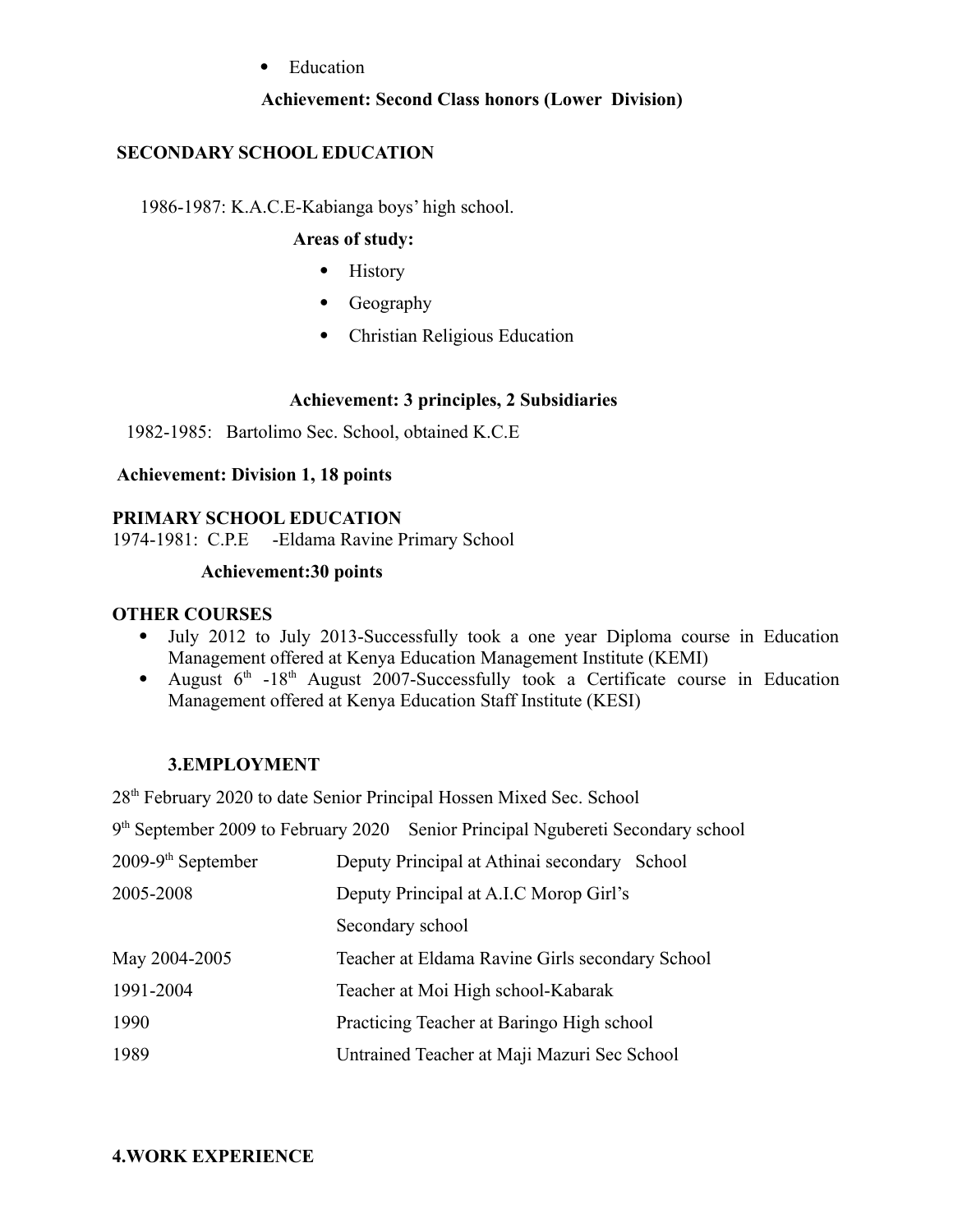| 9 <sup>th</sup> September 2009 to date Senior Principal |                                     |
|---------------------------------------------------------|-------------------------------------|
| $2009-9th$ September                                    | Deputy Principal                    |
| 2005-2008                                               | Deputy principal                    |
| 2004                                                    | H.O.D. Humanities and Careers.      |
| 2000-2004                                               | H.O.D.-Boarding                     |
|                                                         | Chairman, school supplies committee |
| 1999-2000                                               | H.O.D. Clubs and societies          |
| 1996-1999                                               | <b>Senior House Master</b>          |
|                                                         | Coordinator S.E.E Baringo Koibatek  |
|                                                         | District mock                       |
| 1991-1996                                               | <b>Assistant House master</b>       |
| 1993                                                    | Official in charge of lawn tennis-  |
|                                                         | Provincials and national ball games |
|                                                         | Competition                         |
| 1991-1995                                               | Class Teacher                       |

## **5.UNIVERSITY** TEACHING **EXPERIENCE**

### **KABARAK UNIVERSITY**

- August-November,2012-Part-Time lecturer (School Based Learning Mode) **Course Titles**: Curriculum Development and Gender Studies in Education
- May-August, 2012-Part Time Lecturer (Regular) **Course Title**: Curriculum Development
- April-May ,2011-Part-Time Lecturer(School Based Learning Mode) **Course Titles**: Curriculum Development,Gender Studies in Education and Secondary School Curriculum
- January March, 2011-Part-Time Lecturer **Course Title**: Gender Studies in Education
- April-May, 2010-Part-Time Lecturer **Course Title**: Gender Studies in Education
- August-September,2009 –Part-Time Lecturer(School Based Learning Mode) **Course Title**: Curriculum Development
- December,2009-Part-Time Lecturer(School Based Learning Mode) **Course Title**: Gender Studies in Education
- August-September,2009-Part-Time Lecturer(School Based Learning Mode)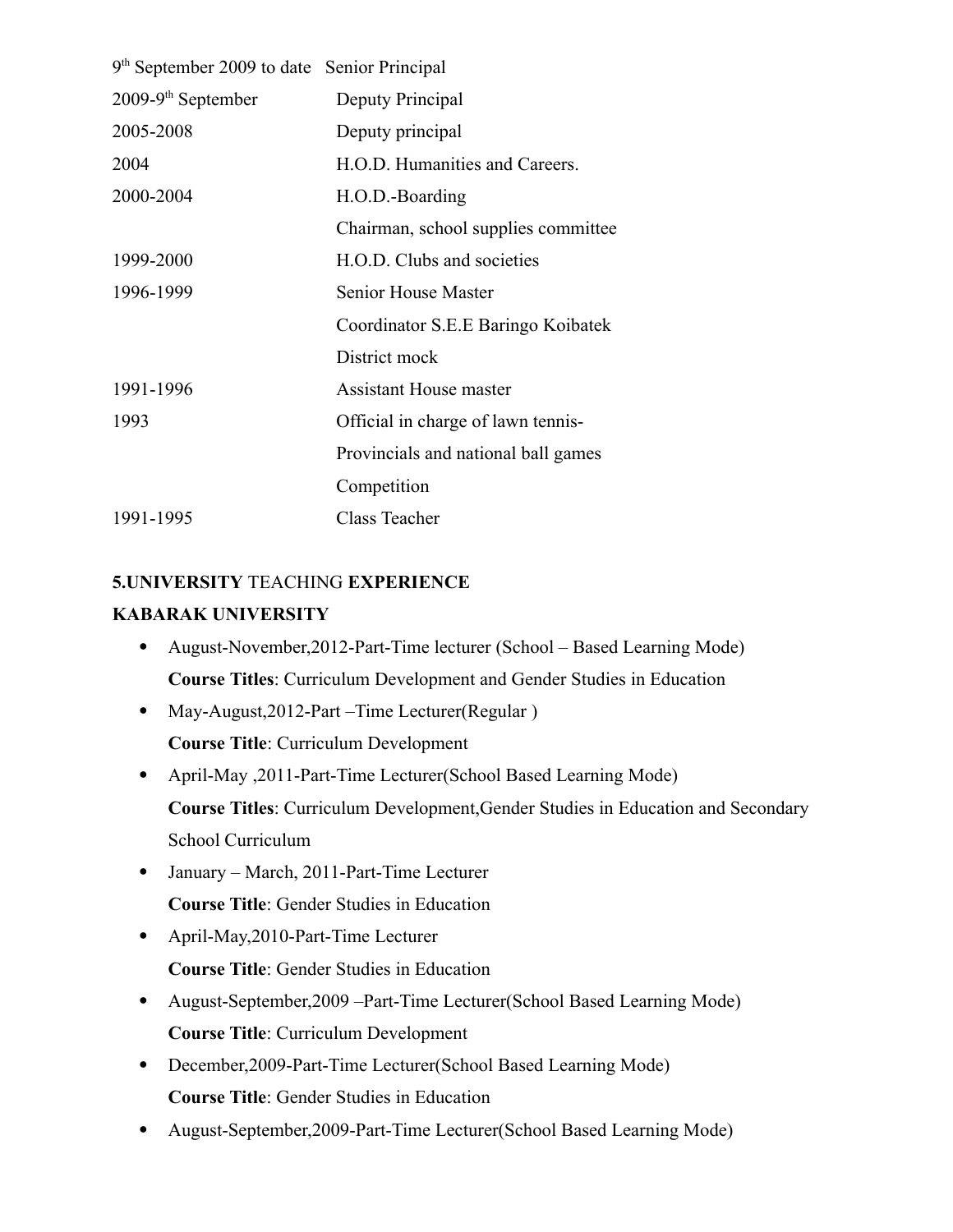**Course Title:** Secondary School Curriculum

- **August,2008-Part-**Time Lecturer(School Based Learning Mode) **Course Titles**: Curriculum Development and Gender Studies in Education**. EGERTON UNIVERSITY**
- **August-November, 2011-Teaching of SSP programmes-School Based Course Title:** Comparative and International Education
- **August-November,2011-Teaching of SSP Programmes-School Based Course Title: Sociology of Education**
- **April-July,2011-Teaching of SSP programmes-School Based Course Title: Comparative and International Education**
- **April-July,2011-Teaching of SSP programmes-School Based Course Title: Sociology of Education**
- **August-November,2010-Teaching of SSP Programmes**

**Course Title: Sociology of Education**

## **6. SKILLS TRAINING AND DEVELOPMENT, CONFERENCES, WORKSHOPS**

## **AND SEMINARS.**

- Sub-County Heads Conference organized by Kenya Secondary Schools Heads Association (KESSHA)
- County Heads Conference organized by Kenya Secondary Schools Heads Association (KESSHA)
- National Heads Conference organized by Kenya Secondary Schools Heads Association (KESSHA)

## **7.PUBLICATIONS IN REFEREED JOURNALS**

- **Chesaro, D. K. (2019**), Influence of teacher preparedness in the implementation of the integrated HIV/AIDS education in Secondary school curriculum in Kenya.Editon **Cons.J. Curr. Educ. Stud.,1(1), 1-13.**
- Chesaro, D. K. (2019), Expression of moral values taught in the Christian Religious Education subject by Secondary schools Students in Rongai Sub-County,Kenya. **International Journal of social science and economic research 4(12), 7143-7151**
- **Chesaro,D.K. (2019).**Teaching strategies as Stimulus of integrated HIV/AIDS education in secondary school curriculum in Kenya. **Editon Cons.J.Arts.,Humanit,S.Stud.,1(3),92-105**
- Tallam Evans K.,Tikoko Betty J.,Jackline Sigei, and **Daniel K. Chesaro**, (2015).Contribution of school disciplinary committee to the management of students' discipline in public secondary schools in Rongai district,Nakuru county, Kenya. **International Research Journals ,6(5),109-112**
- Micah C. Chepchieng**,** Margaret J. Ayub, Boitt. L.M & **Daniel K**. **Chesaro**. **2017.** School-Based factors influencing KCPE and KCSE Performance in Baringo County, Kenya. *Kenyan Journal of Guidance, Counselling and Psychology,* 7**(**1), **52-60**
- Stella J. Kibet, Micah C. Chepchieng, George Makori and **Daniel** K. **Chesaro**.(2019) Preference for Auditory Learning Style among University Students:A Comparative Study